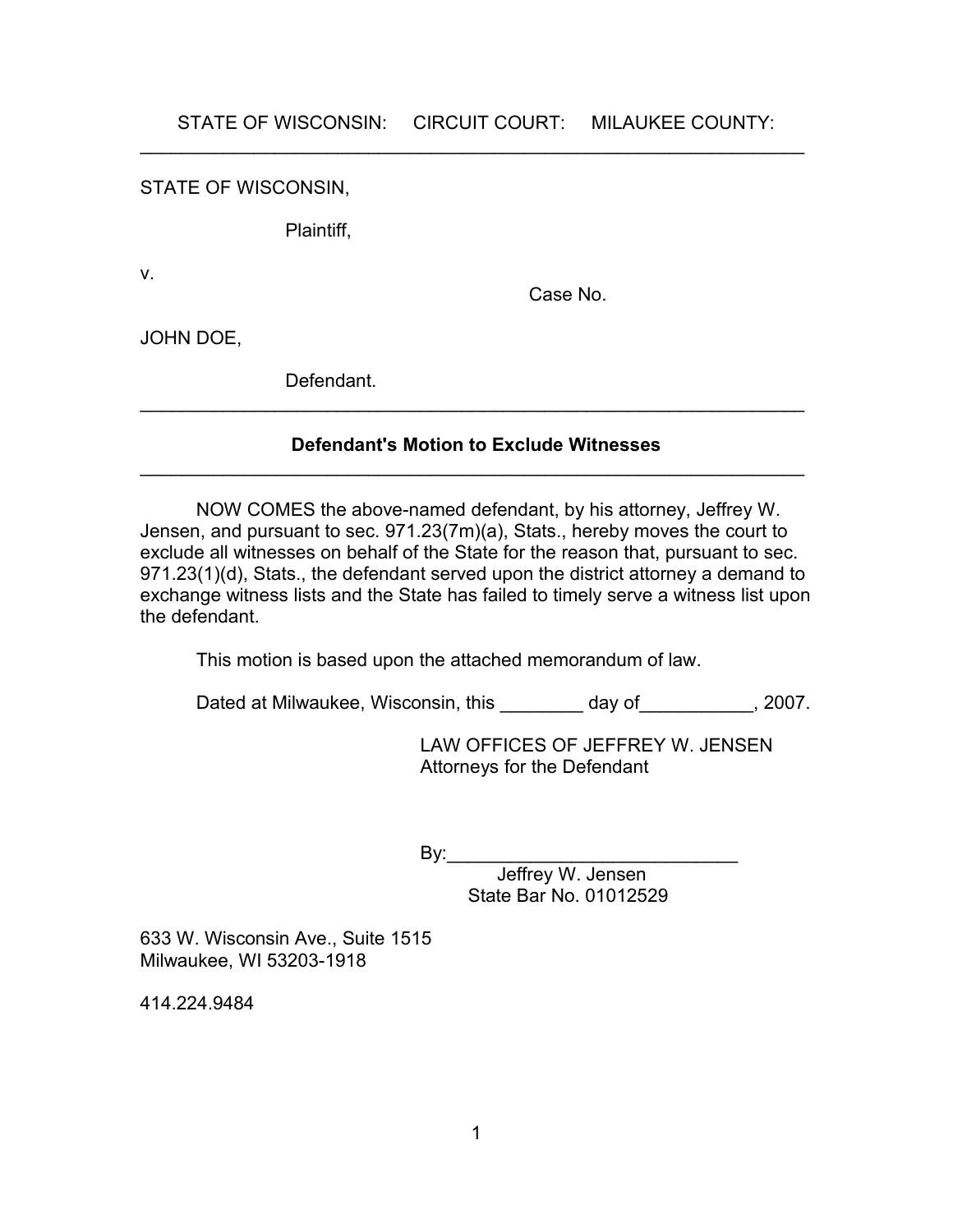STATE OF WISCONSIN: CIRCUIT COURT: MILAUKEE COUNTY:  $\mathcal{L}_\text{max} = \mathcal{L}_\text{max} = \mathcal{L}_\text{max} = \mathcal{L}_\text{max} = \mathcal{L}_\text{max} = \mathcal{L}_\text{max} = \mathcal{L}_\text{max} = \mathcal{L}_\text{max} = \mathcal{L}_\text{max} = \mathcal{L}_\text{max} = \mathcal{L}_\text{max} = \mathcal{L}_\text{max} = \mathcal{L}_\text{max} = \mathcal{L}_\text{max} = \mathcal{L}_\text{max} = \mathcal{L}_\text{max} = \mathcal{L}_\text{max} = \mathcal{L}_\text{max} = \mathcal{$ 

STATE OF WISCONSIN,

Plaintiff,

v.

Case No.

JOHN DOE,

Defendant.

## **Memorandum of Law in Support of Defendant's Motion to Exclude Witnesses**

 $\mathcal{L}_\text{max} = \mathcal{L}_\text{max} = \mathcal{L}_\text{max} = \mathcal{L}_\text{max} = \mathcal{L}_\text{max} = \mathcal{L}_\text{max} = \mathcal{L}_\text{max} = \mathcal{L}_\text{max} = \mathcal{L}_\text{max} = \mathcal{L}_\text{max} = \mathcal{L}_\text{max} = \mathcal{L}_\text{max} = \mathcal{L}_\text{max} = \mathcal{L}_\text{max} = \mathcal{L}_\text{max} = \mathcal{L}_\text{max} = \mathcal{L}_\text{max} = \mathcal{L}_\text{max} = \mathcal{$ 

 $\mathcal{L}_\text{max} = \mathcal{L}_\text{max} = \mathcal{L}_\text{max} = \mathcal{L}_\text{max} = \mathcal{L}_\text{max} = \mathcal{L}_\text{max} = \mathcal{L}_\text{max} = \mathcal{L}_\text{max} = \mathcal{L}_\text{max} = \mathcal{L}_\text{max} = \mathcal{L}_\text{max} = \mathcal{L}_\text{max} = \mathcal{L}_\text{max} = \mathcal{L}_\text{max} = \mathcal{L}_\text{max} = \mathcal{L}_\text{max} = \mathcal{L}_\text{max} = \mathcal{L}_\text{max} = \mathcal{$ 

On \*\*\*\* (attached hereto as Exhibit A) the defendant served upon the State a demand for a witness list. To date, the State has failed to serve a witness list upon defense counsel. The defendant now moves to exclude all witnesses on behalf of the State.

§971.23(1), Wis. Stats. (1997), provides,

(1) What a district attorney must disclose to a defendant. Upon demand, the district attorney *shall, within a reasonable time before trial*, disclose to the defendant or his or her attorney and permit the defendant or his or her attorney to inspect and copy or photograph all of the following materials and information, if it is within the possession, custody or control of the state:

(d) A list of all witnesses and their addresses whom the district attorney intends to call at the trial. This paragraph does not apply to rebuttal witnesses or those called for impeachment only.

 $\star$  \*  $\star$  \*

 As a sanction for non-compliance with the requirement to provide a witness list, sec. 971.23(7m), Stats. (1997), provides:

(a) The court shall exclude any witness not listed or evidence not presented for inspection or copying required by this section, unless good cause is shown for failure to comply. The court may in appropriate cases grant the opposing party a recess or a continuance.

(b) In addition to or in lieu of any sanction specified in par. (a), a court may, subject to sub. (3), advise the jury of any failure or refusal to disclose material or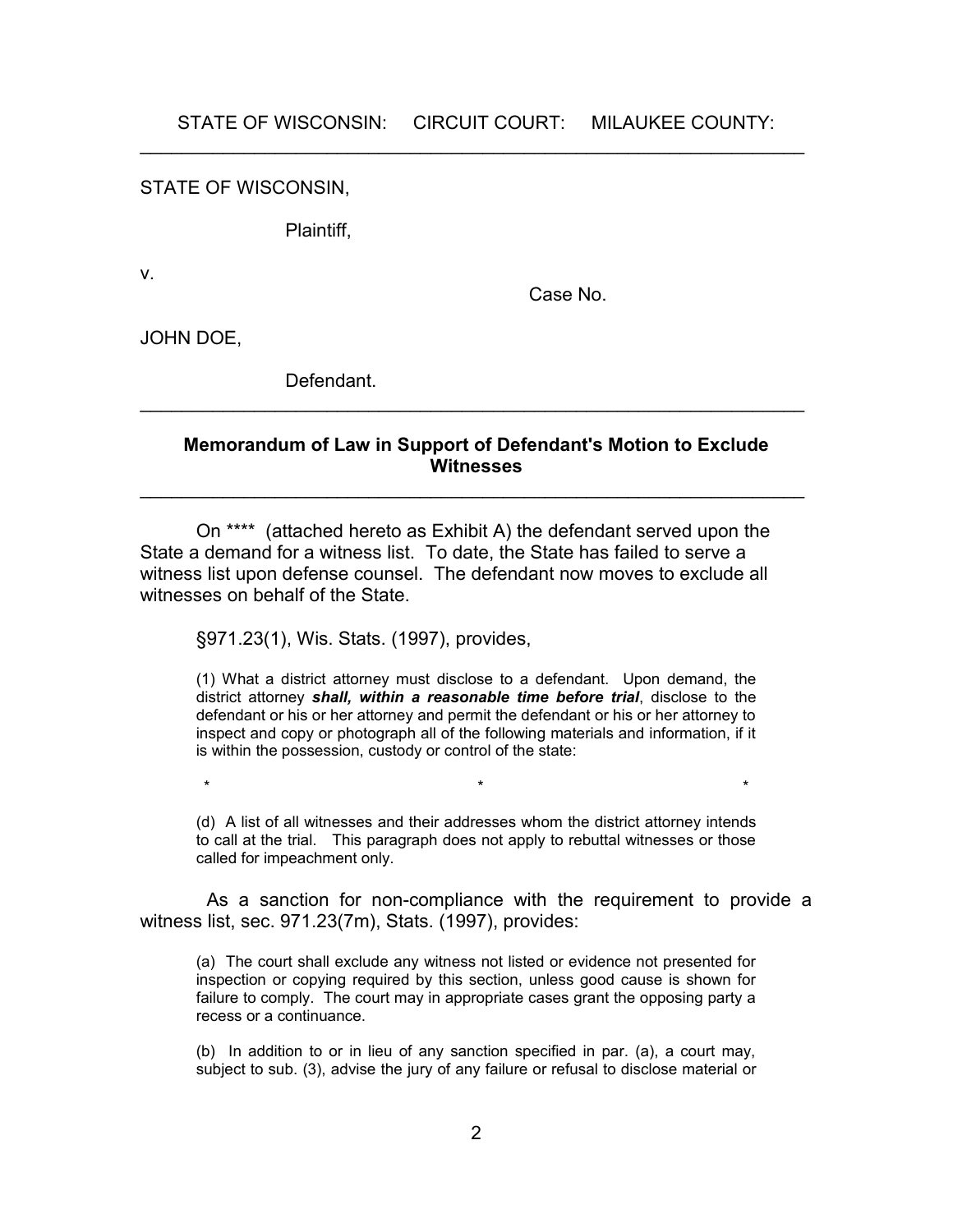information required to be disclosed under sub. (1) or (2m), or of any untimely disclosure of material or information required to be disclosed under sub. (1) or (2m).

It is meaningful to point out that §971.23(7m) speaks in mandatory terms, "the court *shall* exclude any witness not listed . . unless good cause for failure to comply is shown." The procedure under the statute is clear: (1) If an offer is served the State must comply; (2) If the State fails to comply and fails to show good cause for failing to comply the court *shall* exclude the witnesses; (3) If the State shows good cause and the court permits the witness to testify the defendant (opposing party) should be granted a continuance if appropriate.

> As we read this section, it requires two separate determinations by the trial court. First, the court must determine whether the noncomplying party (here, the state) has shown good cause for the failure to comply. If good cause is not shown, the statute is mandatory--the evidence shall be excluded. See *In re E.B*., 111 Wis.2d 175, 185, 330 N.W.2d 584, 590 (1983). *State v. Wild*, 146 Wis.2d 18, 429 N.W.2d 105, 108 (Wis.App. 1988)

Whether or not "good cause" exists is a matter of law. In, *State v. Martinez*, 166 Wis.2d 250, 479 N.W.2d 224, 228 (Wis.App. 1991), the court of appeals made clear,

> Section 971.23(7), Stats., requires the trial court to exclude evidence which is not produced pursuant to a discovery demand unless "good cause is shown for failure to comply." This burden clearly rests with the state. Whether a party has satisfied its burden is a question of law which we review without giving deference to the trial court's conclusion. *Becker v. State Farm Mut. Auto. Ins. Co*., 141 Wis.2d 804, 811, 416 N.W.2d 906, 909 (Ct.App.1987).

In the words of the Supreme Court,

This requirement of intention to call the witnesses listed is one of the chief aims of the discovery procedure- to inform the opposing party of evidence to be produced at trial so he can most effectively test its validity. *Irby v. State*, 60 Wis.2d 311210 N.W.2d 755, 760 (Wis. 1973)

Where the State has failed to provide a witness list or where it has failed to name certain witnesses, it is not "good cause" for failure to comply for the State to argue simply that the defendant has had the discovery materials and the names of the witnesses appear in the police reports . This is inadequate to